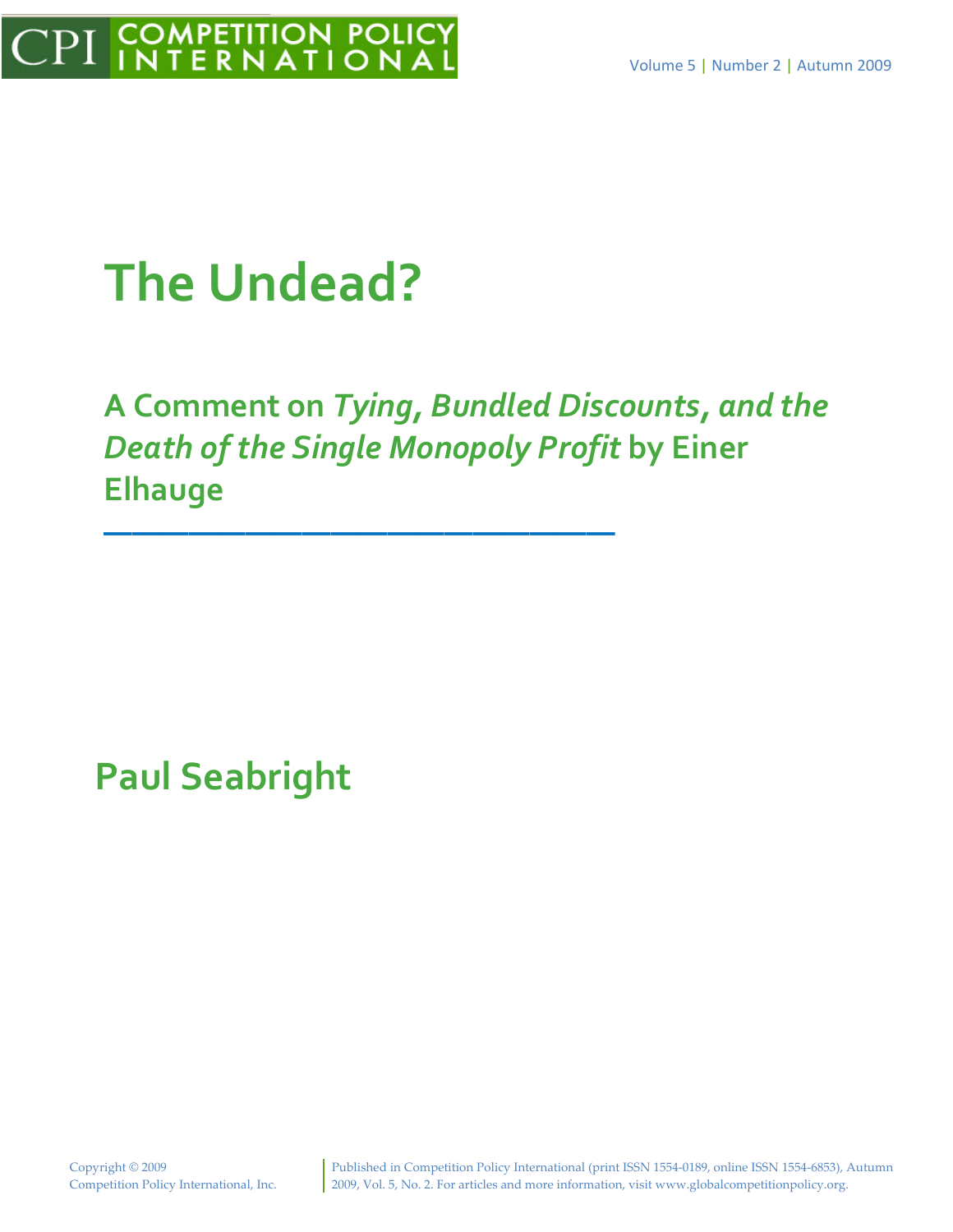## The Undead? A Comment on Professor Elhauge's Paper

#### *Paul Seabright\**

#### **I. Introduction**

Professor Einer Elhauge has written a paper whose title (*Tying, Bundled Discounts, and the Death of the Single Monopoly Profit Theory*<sup>1</sup> ) announces its large ambition—to drive a stake through the heart of the Chicago School's Single Monopoly Profit theory. Perhaps I watch too many scary movies, but even after watching his valiant efforts I still sense an uncanny presence, as though the creature will continue to haunt competition policy in spite of his assurances. In this note I want to explain why I think the creature may have more resilience than he has anticipated. Its resilience matters: Professor Elhauge's arguments are used to motivate a vision of the priorities for antitrust enforcement that may be seriously misguided if his optimism is unfounded.

Economic theories are useful ways to think about the world, but only if used in conjunction with empirical evidence. A theory is just a way to organize the evidence we have: It tells us that if certain conditions hold then certain other conditions will hold as well, and it is useful only if we have independent evidence that the first set of conditions holds. <sup>2</sup> We have known for some years now that the Single Monopoly Profit theory is not true always and everywhere and that, therefore, tying and bundling could be used anticompetitively. <sup>3</sup> What matters is whether we can identify in practice when such conditions hold, and whether we have evidence that such conditions hold often enough for anticompetitive tying to be considered a frequent occurrence rather than a relatively rare exception to a more general Chicago rule.

It is now well known that tying can enable a firm with market power to practice price discrimination between different kinds of consumers. This may have

\*Paul Seabright is Professor of Economics at the Toulouse School of Economics (GREMAQ/IDEI) and Research Fellow of the Centre for Economic Policy Research (CEPR).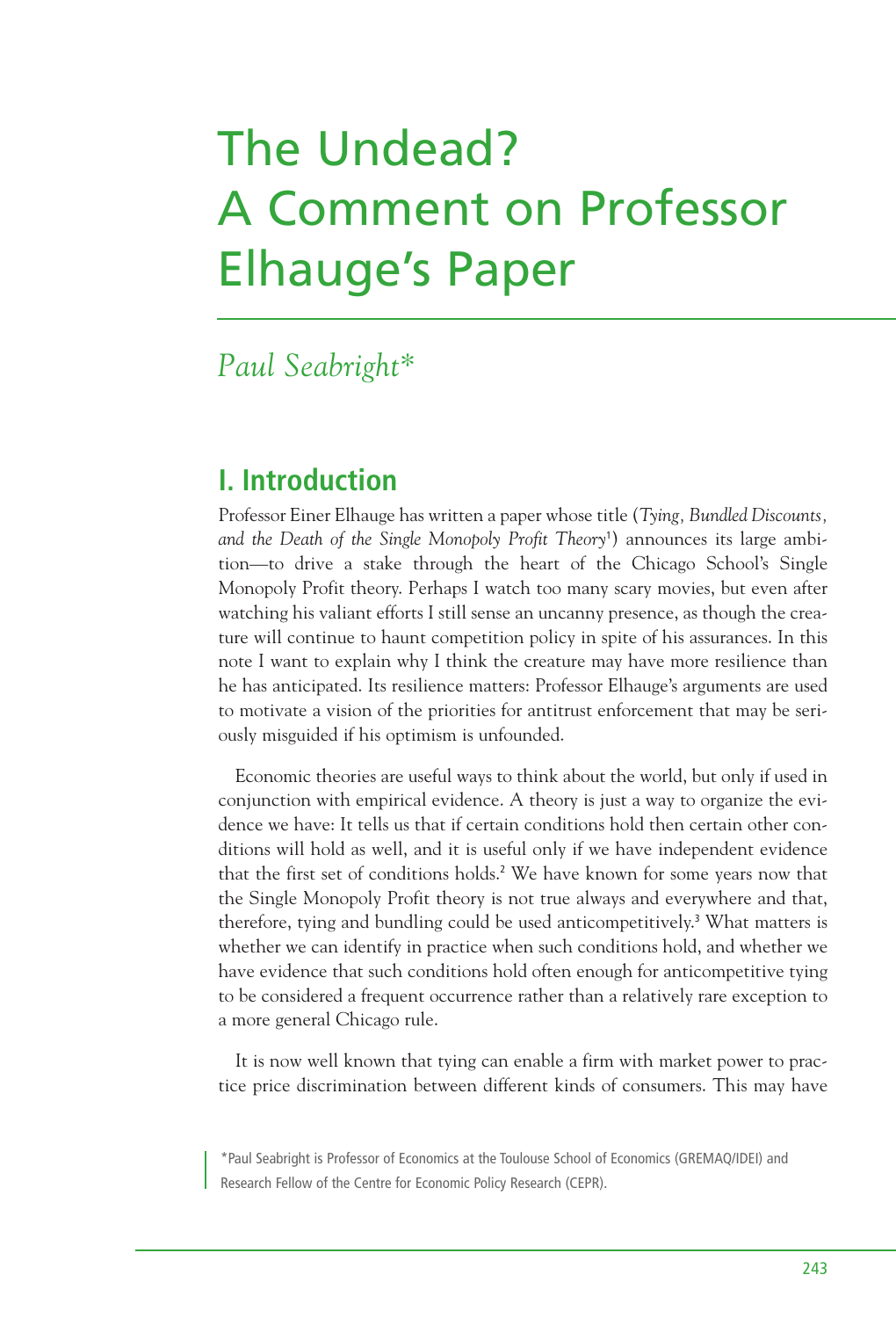positive or negative effects on consumer welfare according to circumstances. It can also, under conditions developed extensively in Professor Elhauge's paper in an example involving printers and scanners, allow such a firm to extract more of the surplus from multi-unit buyers. And it can sometimes be used profitably to extend market power into an adjacent market, either by evicting (or preventing

entry by) a rival, or by weakening the rival (for instance, by raising its costs) so that it competes less effectively.

I want to make three main points. First, it is an empirical question whether the conditions under which tying can be anticompetitive are frequent or rare. But Professor Elhauge offers us no empirical evidence, instead relying on his own intuitions about the kinds of circumstances that are likely or not. Second, the example he develops at length to show that tying can extract more surplus from both tying and tied markets is a bizarre one, resting on a type of tying that is extremely rare and of doubtful feasibility; his argument is

FIRST, IT IS AN EMPIRICAL QUESTION WHETHER THE CONDITIONS UNDER WHICH TYING CAN BE ANTICOMPETITIVE ARE FREQUENT OR RARE. BUT PROFESSOR ELHAUGE OFFERS US NO EMPIRICAL EVIDENCE, INSTEAD RELYING ON HIS OWN INTUITIONS ABOUT THE KINDS OF CIRCUMSTANCES THAT ARE LIKELY OR NOT.

not generalizable to more normal cases. Third, he has failed to take account of the ubiquity of assembly operations in a modern industrial economy, a very large number of which are entirely harmless although his diagnostic tools would consider them presumptively suspect. Overall, the implication he draws that "Even without a substantial foreclosure share, tying by a firm with market power generally increases monopoly profits and harms consumer and total welfare, absent offsetting efficiencies" is both unjustified as science and impractical as policy.

#### **II. The Need for Empirical Evidence**

For an argument constructed largely from theoretical examples, Professor Elhauge's paper contains a large number of words such as "likely" (56 instances), "probably" (7 instances), "generally" (45 instances), "often" (21 instances) and "usually" (22 instances). There is even one charming instance where he writes that a particular condition is "probably usually" met. <sup>4</sup> These are used to buttress a large number of empirical assertions, many of them highly controversial. Yet I have been unable to find in the paper a single instance of the use of these terms which is supported by a careful empirical study. Perhaps the most striking case concerns the welfare implications of price discrimination, which are well known to be ambiguous. 5

These welfare implications are ambiguous for two main reasons. First, compared to uniform pricing by a firm with market power, a price discriminating firm will charge higher prices to some buyers and lower prices to others. The consumer welfare effect will require balancing the harm to the first group against the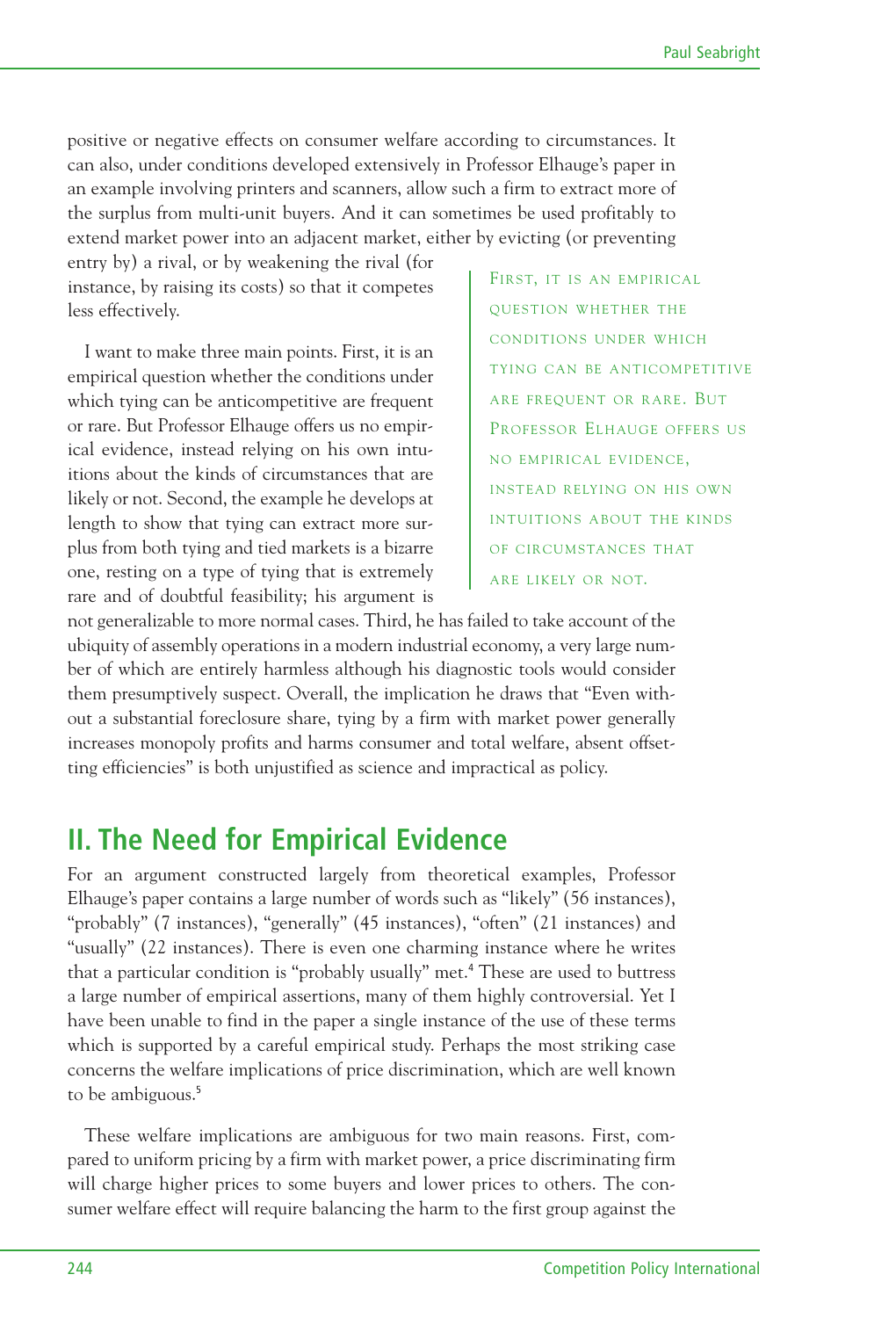benefit to the second group. Second, price discrimination often increases profits (which is why firms do it), and it may be that these profits can offset some degree of net harm to consumers, even if profits carry lower weight than consumer surplus. The cases in which it does not increase profits involve either the intensification of competition by discrimination (to consumers' benefit) or a monopolist's commitment problems over time (where price discrimination likewise benefits consumers to the monopolist's detriment).

I am not aware of any empirical study that has tried to investigate whether, in a modern economy overall, the conditions under which price discrimination increases welfare are more likely than those under which they reduce it. Professor Elhauge does not cite any. This does not, however, deter him from claiming the support of the economic literature for the conclusion that "imperfect price dis-

I AM NOT AWARE OF ANY EMPIRICAL STUDY THAT HAS TRIED TO INVESTIGATE WHETHER, IN A MODERN ECONOMY OVERALL, THE CONDITIONS UNDER WHICH PRICE DISCRIMINATION INCREASES WELFARE ARE MORE LIKELY THAN THOSE UNDER WHICH THEY REDUCE IT.

crimination likely decreases consumer welfare."<sup>6</sup> This is a travesty of what the literature says: It has shown conditions under which imperfect price discrimination lowers consumer and total welfare, and it is Professor Elhauge's own assertion—based on generalization from particular examples with such simplifications as linear demand schedules 7 —that these conditions are "likely" to hold in tying cases. 8

Not knowing of empirical studies to the contrary either, I cannot know whether Professor Elhauge's intuitions are reliable. But neither can

he. And I can suggest some reasons why we would be unwise to trust his intuitions as the last word on the matter. First of all, it is easy to think of common cases where price discrimination is likely to enable groups of consumers to be served who might otherwise be served little or not at all. These cases will increase overall consumer welfare since they benefit these groups while leaving more or less unaltered the conditions under which the rest of the market is served. End-of-season clothing sales, cheap train tickets for seniors, educational discounts on software for students, sales of low-priced pharmaceuticals to developing countries, pre-paid mobile phone tariffs, children's prices in restaurants and movie theatres; the list is long (and most of these cases are popular even among people who think that, in the abstract, price discrimination is a bad thing). Price discrimination of this kind almost certainly enhances consumer welfare: If pharmaceutical companies had to charge identical prices in the United States to those they charge in Bangladesh, who can doubt that they would simply withdraw from the Bangladesh market, with no beneficial impact on their pricing in the United States to compensate? I do not know whether the kind of price discrimination made possible by tying is more like these cases or more like the welfare-reducing cases, but I am sure that argument by analogy with textbook examples using linear demand is not the way to settle the question.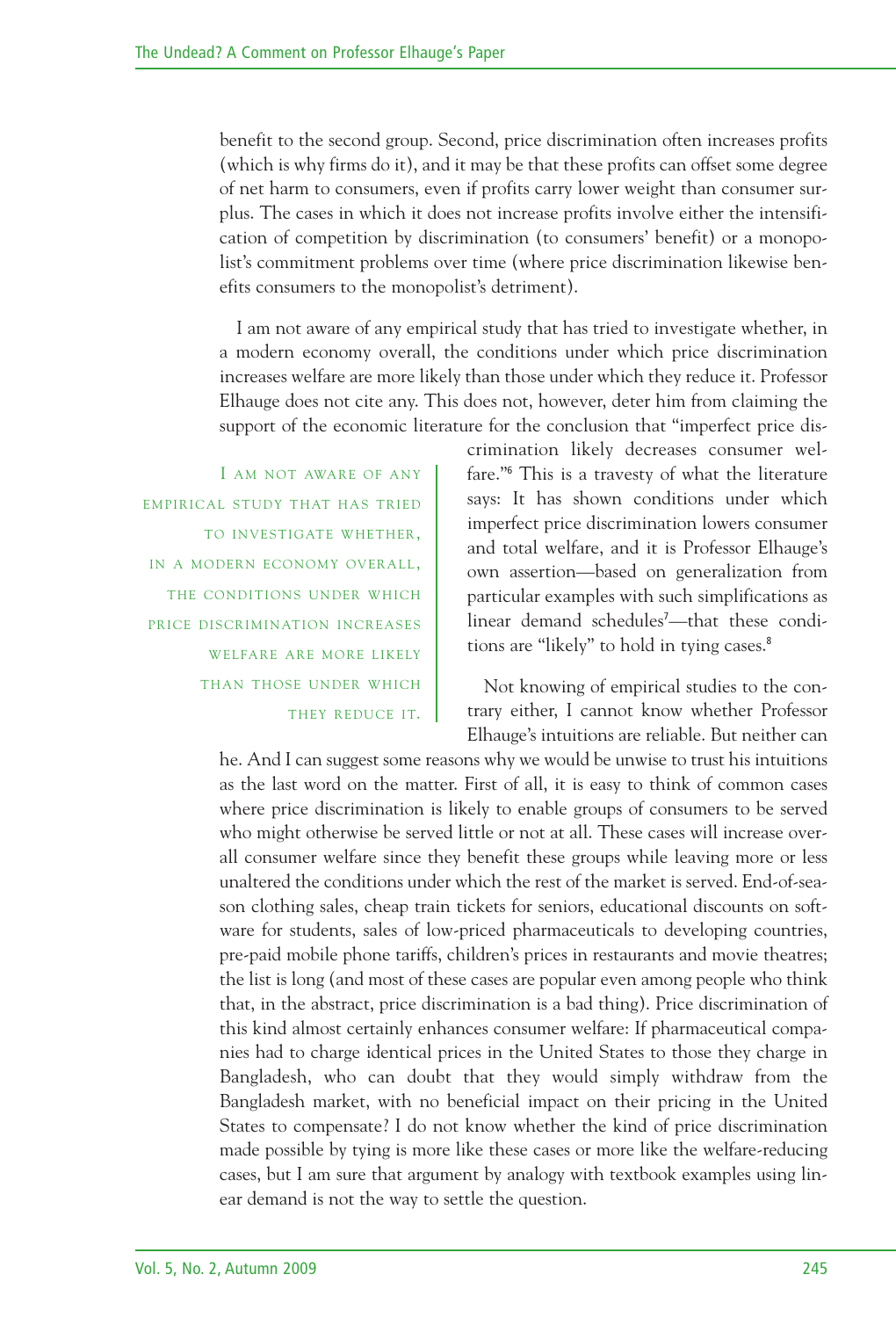A second reason for caution is that Professor Elhauge claims that producer surplus should essentially be given zero weight in social welfare, even though most of the arguments he gives for this conclusion (such as the higher average income of shareholders when compared to consumers 9 ) imply that they should be given a lower weight but still one greater than zero. He asserts—again without any empirical backing—that "any additional monopoly profits reaped by tying will be dissipated by the costs of competing to obtain market power."<sup>10</sup> That there is some such dissipation is not seriously disputed by economists, but there are also beneficial effects on innovation of competition to obtain market power, as is recognized in the patent system. It is an empirical question what the net impact of these countervailing forces will be. There is a large literature trying to measure such effects, with far from conclusive findings (though several scholars have found "U-shaped" results, with some degree of market power being more beneficial to innovation and growth than either complete monopoly or a high degree of competition). <sup>11</sup> There are also harmful effects of monopoly other than those Professor Elhauge mentions, such as the dissipation of monopoly rents through high production costs.<sup>12</sup> But their overall impact on the social value of producer profits remains an empirical question. Professor Elhauge does his readers no service by claiming that his own intuition can be substituted for empirical research.

My unscientific impression is that most economists would consider that a world in which all price discrimination was forbidden would have lower total

welfare than a world in which all price discrimination was permitted. Their main ground would probably be that price discrimination of some kind is so pervasive (try thinking of industries where firms never give discounts to loyal customers), and that so many firms have some lev-

CHOOSING ONE SCHOLAR'S INTUITIONS OVER ANOTHER'S IS NOT THE WAY IN WHICH THIS QUESTION SHOULD BE SETTLED.

els of fixed costs which they need to recover by pricing even a little above marginal cost, that innovation will be increased for given cost to consumers if firms can do this in ways that are responsive to differential price elasticities. My (again unscientific) impression is also that this reasoning is correct. I have less clear intuitions about the effects purely on static consumer welfare, which might, on average, go either way. But I am not interested in persuading readers that my intuitions are more reliable than Professor Elhauge's. Choosing one scholar's intuitions over another's is not the way in which this question should be settled.

#### **III. Printers and Scanners**

In pages 8-14 of his paper, Professor Elhauge develops an example of tying which is designed to show "the leveraging of one monopoly profit into two monopoly profits that the single monopoly profit theory said was impossible."<sup>13</sup> His example involves two goods, printers and scanners, demand for which is independent. Buyers (who are identical) also buy multiple units for which their willingness to pay is declining with the number of units bought, so that each buyer in effect has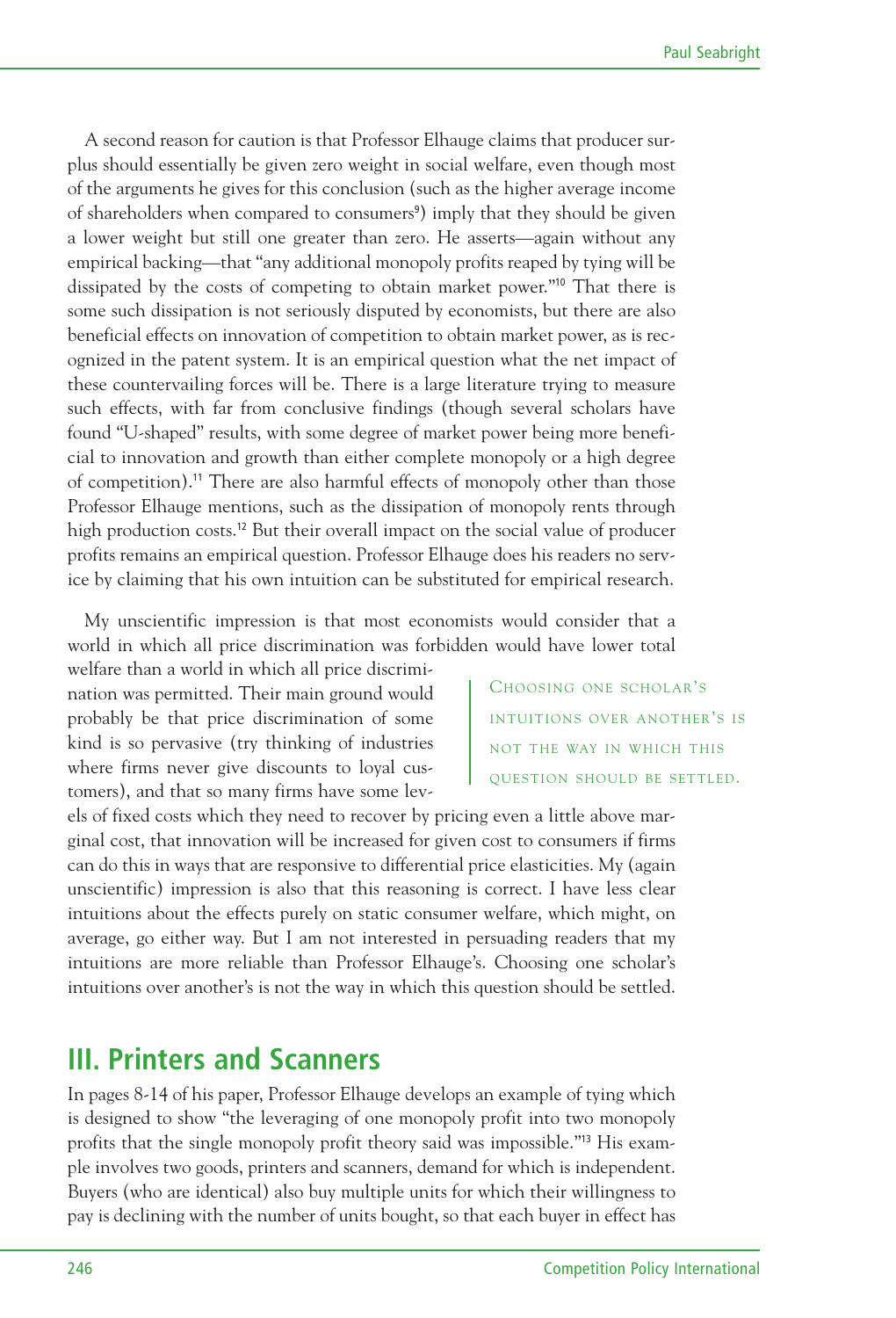a downward sloping demand curve. The fact that buyers are identical means that this is not a story about tying facilitating price discrimination, but a case indeed a challenging one for the Chicago doctrine—in which monopoly rent in one market is independent of monopoly rent in the other. Printers are supplied monopolistically, scanners are supplied competitively. So far, so good.

Now comes the strange part. "The printer monopolist can often extract this individual consumer surplus," writes Professor Elhauge, "by refusing to sell its

THIS IS A TYING REQUIREMENT SUCH AS THE WORLD HAS RARELY SEEN OUTSIDE OF GANGSTER LIFE. printers at the monopoly price to buyers unless they also agree to buy *all* their scanner requirements from the printer monopolist."<sup>14</sup> This is a tying requirement such as the world has rarely seen outside of gangster life. A normal tie would

say "if you buy a printer you must buy a scanner with it," but would leave you able to buy any subsequent scanners from the competitive supplier. This would leave you still facing the competitive marginal cost for scanners. And your marginal cost for the printer would have been raised by the monopolist's margin on scanners, since every extra printer you buy means you must buy one more scanner at the monopoly price before being free to buy at the competitive price. Thus the tie would lower your marginal willingness to pay for printers exactly as the one monopoly profit theory says it would. Nor does the argument depend on there being one scanner sold per printer: any fixed number of overpriced scanners that must be bought with printers would still raise the implicit marginal cost of printers.

Except where the two goods are technologically complementary, a circumstance I shall consider in a moment, it is hard to see how any tie that forced the buyer of the monopoly good to buy from the monopolist all subsequent supplies of the competitive good could possibly be enforced without illegal coercion. How can the monopolist possibly know whether the buyer has bought more scanners than printers? Even if the monopolist could know, what could stop the buyer of the printer from setting up a separate subsidiary that buys and operates its scanners? It would be like a heart surgeon who is the only one capable of curing your heart condition insisting that you should thereafter never drink in any bar but the one run by his shady brother. Or like Microsoft insisting that when you use its operating system you must also buy from it, not its browser (which is a complementary good) but also all your future supplies of coffee or Scotch whisky at monopoly prices. Many monopolists might dream of such powers but they are unenforceable in fact and in law, and the kinds of tying contracts discussed in competition cases bear no resemblance to them.

There is only one circumstance in which the monopolist can realistically enforce such a tie. That is where the monopoly good is technologically complementary to the competitively supplied good in such a way as to make useless (or more generally to lower the value of) any version of the latter supplied by a competitor. The classic instance is in aftermarkets, such as for replacement parts.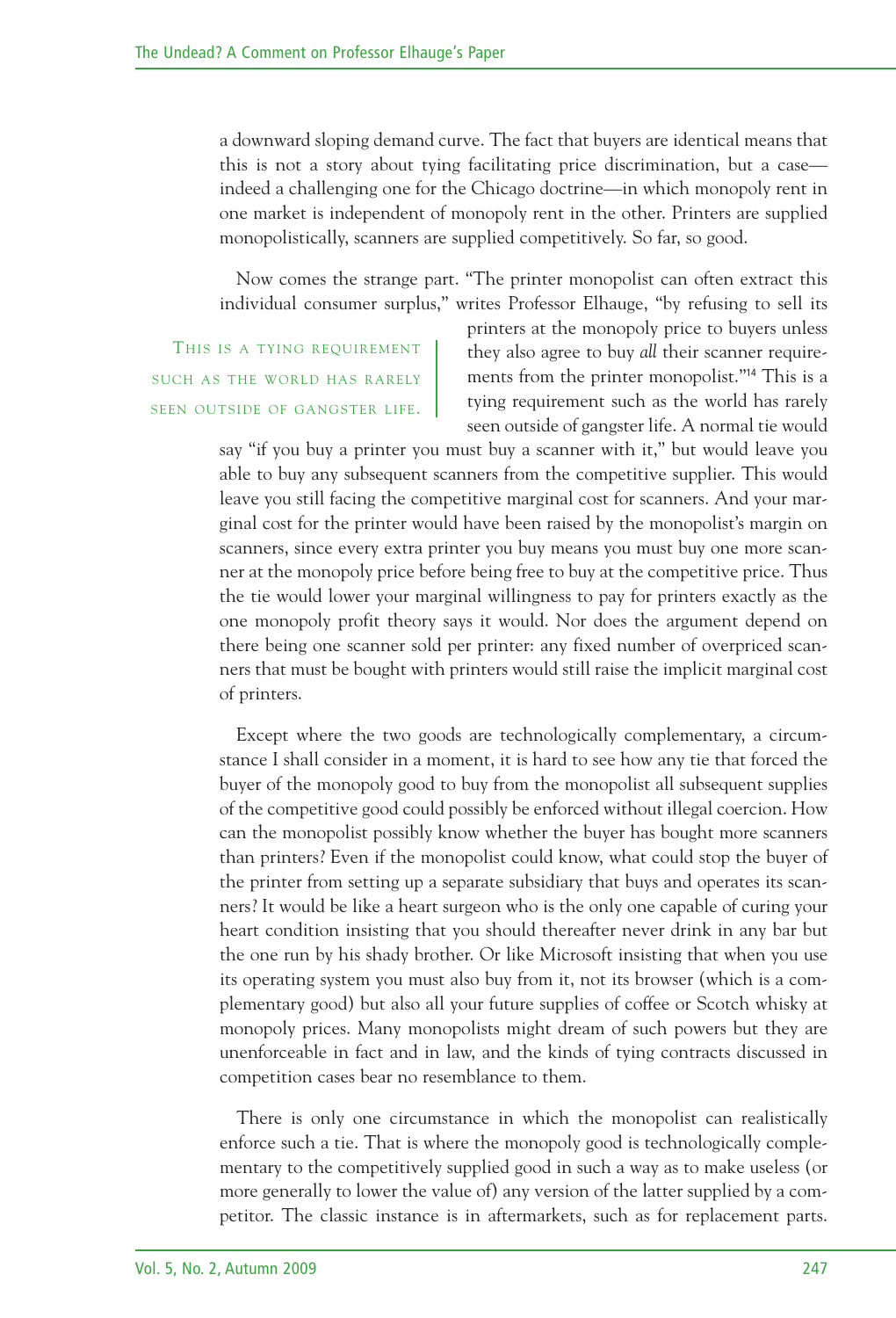Here the tie may say "if you buy a printer you must buy your cartridges from us." But this is enforceable only to the extent that printer cartridges are technologically complementary to printers, so that using rival cartridges is either impossi-

ble or liable to pose a risk to the operation of your printer, either directly or by invalidating its guarantee. And because they are technologically complementary, they will be economically complementary, so their demand will not be independent. Then the tie will lower the willingness to pay for the printer, just as the one monopoly profit theory claims it would.

THERE IS ONLY ONE CIRCUMSTANCE IN WHICH THE MONOPOLIST CAN REALISTICALLY ENFORCE SUCH A TIE.

To summarize, Professor Elhauge's printers-and-scanners example relies on two conditions—namely independent demand for the two goods, and an enforceable tie obliging the purchaser of the monopoly good to buy all future supplies of the competitive good at monopoly prices—which are inconsistent with each other except in wildly implausible circumstances. The example, ingenious as it is, tells us nothing about the welfare implications of tying in general.

#### **IV. The Ubiquity of Tying in a Modern Economy**

Professor Elhauge writes at several points as though tying is an egregious and mostly conspicuous exception to the normal law-abiding behavior of modern firms. He is prepared to allow tying if offsetting efficiencies can be demonstrated, and the fact that this places the burden of proof on the firm suggests he thinks that cases where there are efficiencies are likely to be unusual. <sup>15</sup> He exempts, also under some conditions, products that are used in fixed ratios and lack separate utility, and he appears to consider that this caveat will remove the risk that assembled products might mistakenly be viewed as ties.

However, these two suggestions radically underestimate the extent to which vast numbers of firms in a large range of industries have business models that are built around the assembly for their customers of component products, many of which have separate utility. Newspapers contain bundles of articles, television channels contain bundles of programs, software packages contain bundles of features, travel service packages contain bundles of holiday trips, electronic goods contain bundles of components (such as memory cards in computers, speakers in television sets, and earphones supplied with MP3 players), restaurant menus contain bundles of dishes, prepared meals contain bundles of ingredients, websites contain bundles of contributions, cars contain bundles of features. Guitars typically come supplied with strings and cameras with memory cards, though buyers can, and often do, substitute other versions for the pre-supplied ones. GPS devices come with pre-installed maps and mobile phones with pre-installed ring tones; all of these have separately marketed substitutes. Hotel rooms come equipped with minibars, and hotel bathrooms with shampoo. Lamps come with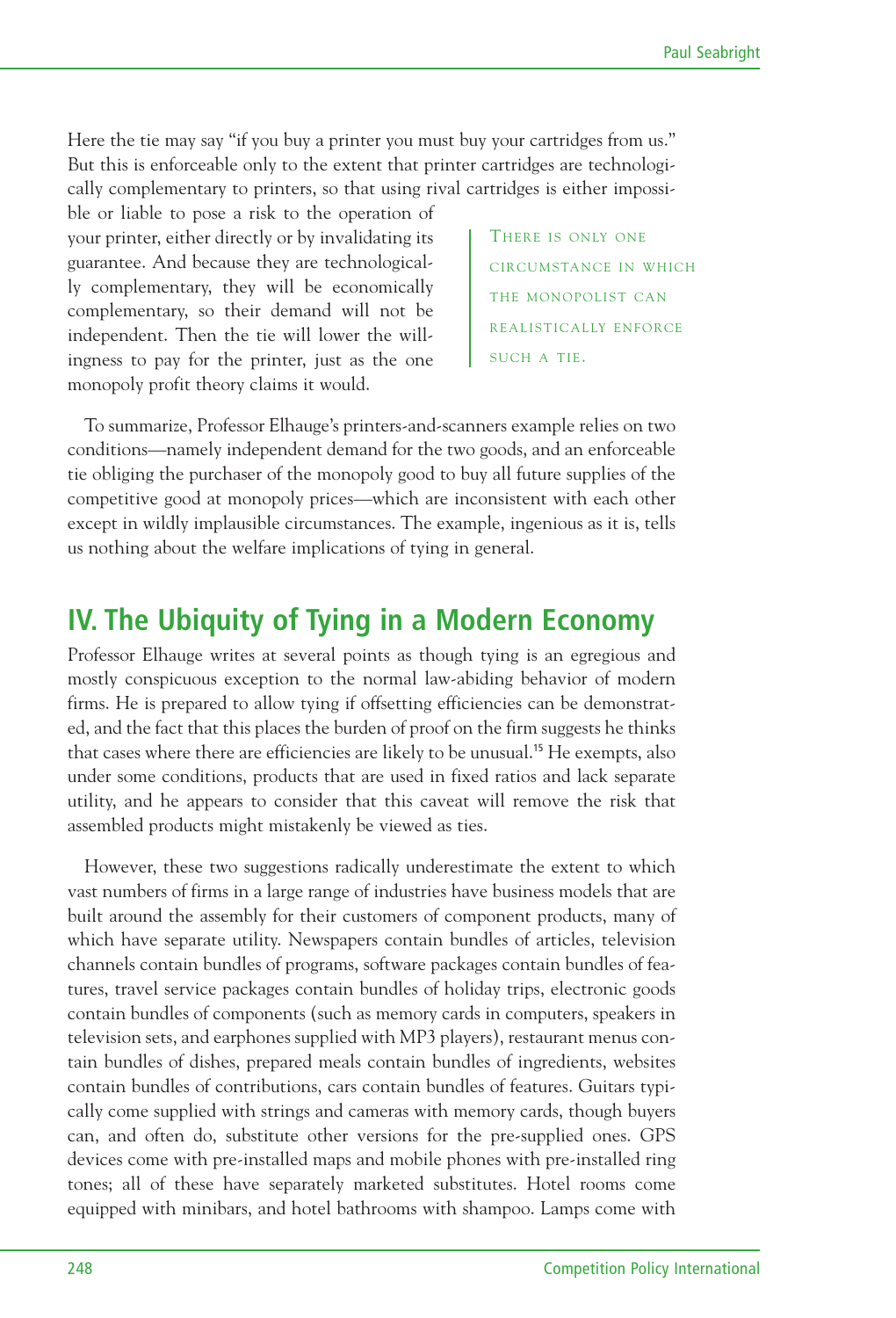bulbs and cars come with car radios. The list is endless. In some cases the market power of the sellers is negligible, but this is far from true for all of them. And even so, what are the implications for firms that acquire market power in industries where bundling is the norm? Should an entire business model become suspect because Professor Elhauge's intuitions tell him that tying is "generally" harmful?

In February 2009 the low cost airline Ryanair caused widespread derision in the press and among customers when it announced that it was considering charging customers for the use of toilets in its aircraft. <sup>16</sup> This service had previously been bundled with the air ticket. Many airlines have significant market power on individual routes: Is public policy seriously to consider obliging them all to follow Ryanair's example on those routes? Professor Elhauge might reply that this is obviously not a serious case, and no antitrust enforcement time or energy would be wasted pursuing cases such as these. Unfortunately, though, reasonable peo-

THE CHICAGO DOCTRINE OF ONE MONOPOLY PROFIT MAY NOT EXACTLY BE STALKING THE NIGHT LOOKING FOR FRESH BLOOD, BUT FOR THE TIME BEING IT REMAINS DEFIANTLY UNDEAD.

ple do not agree on which tying examples are serious and which are not. Some people could not seriously imagine that Microsoft could be reproached for upgrading the features in the browser that is bundled with its operating system, given that rival browsers are downloadable easily for free; others consider this a very serious problem indeed. So long as antitrust doctrine presumptively prohibits, on the part of firms

with significant market power, practices that are extremely widespread throughout every part of a sophisticated modern economy, the choice of enforcement priorities will depend on the idiosyncratic perception of any antitrust official with time to spare and a reputation to make. One does not have to be a cheerleader for Chicago School economics (and I am not) to think that is not a desirable direction in which to move antitrust in the 21st century.

In short, we need a more precise and empirically better grounded view of the circumstances under which tying by firms with market power is harmful to competition than Professor Elhauge's paper has given us. The Chicago doctrine of one monopoly profit may not exactly be stalking the night looking for fresh blood, but for the time being it remains defiantly undead. ▼

<sup>1</sup> Einer Elhauge, *Tying, Bundled Discounts, and the Death of the Single Monopoly Profit Theory*, HARV. L. REV. 123 (forthcoming Dec. 2009).

<sup>2</sup> Sometimes we may have no direct evidence about the first set, but infer indirect evidence from the fact that some of the second set of conditions hold, and use this to make further inferences about the rest of the second set.

<sup>3</sup> A useful survey of reasons is in Jean Tirole, *The Analysis of Tying Cases: A Primer*, 1 COMPETITION POL'Y INT'L 1, 1-25 (Spring 2005).